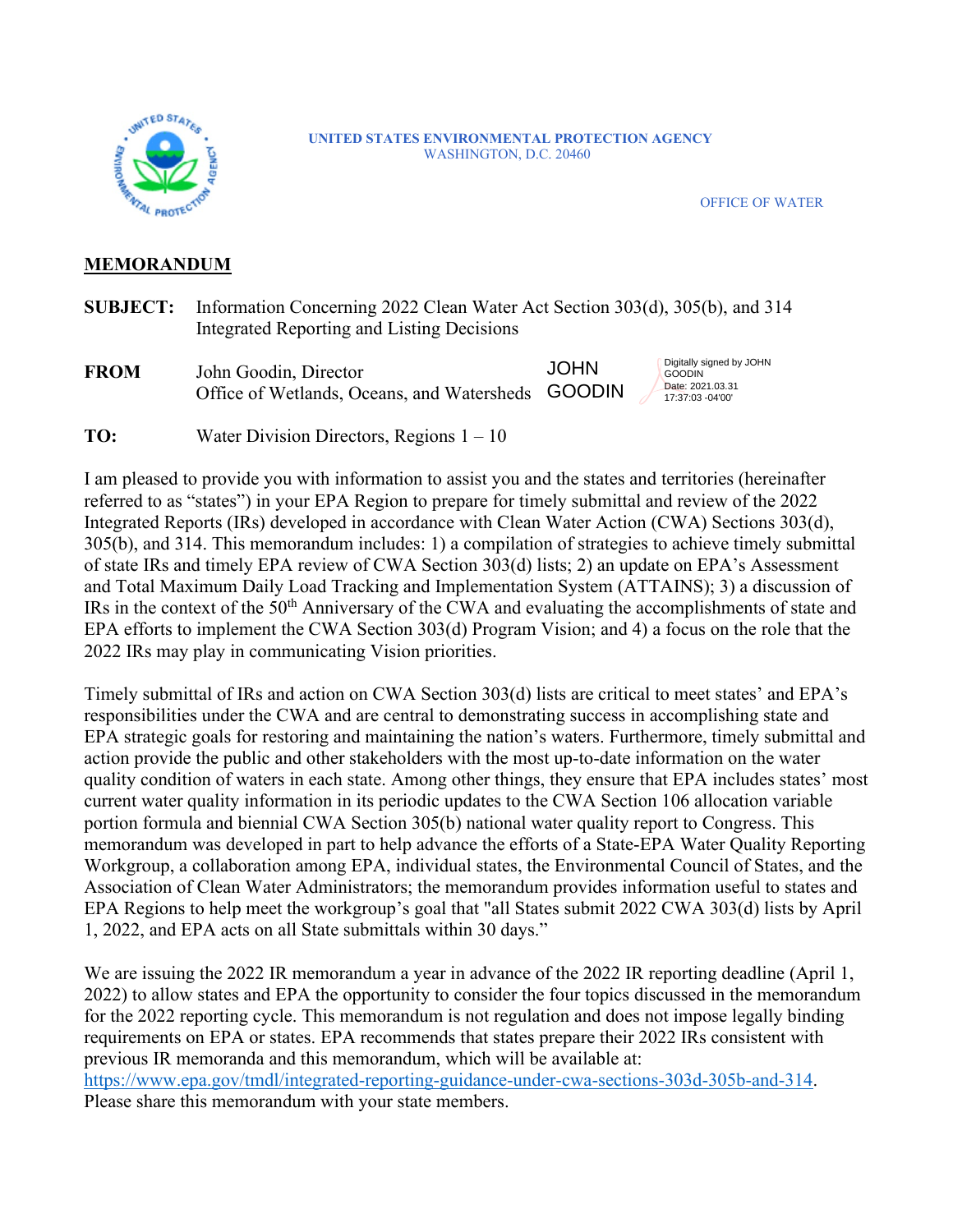I appreciate your continued hard work and dedication in working with states to develop IRs to help EPA report to the public the status of the nation's waters, and for being a part of the mission set forth by the CWA almost 50 years ago. If you have any questions or comments concerning this memorandum, please contact me or have your staff contact Emily Cira in the Watershed Branch at cira.emily@epa.gov or (202) 566-2835.

#### Attachment

cc: Lab Services and Applied Sciences Division Directors Regional Section 303(d) Coordinators Regional Data Management Coordinators Regional Monitoring Coordinators Don Welsh, Environmental Council of the States Julia Anastasio, Association of Clean Water Administrators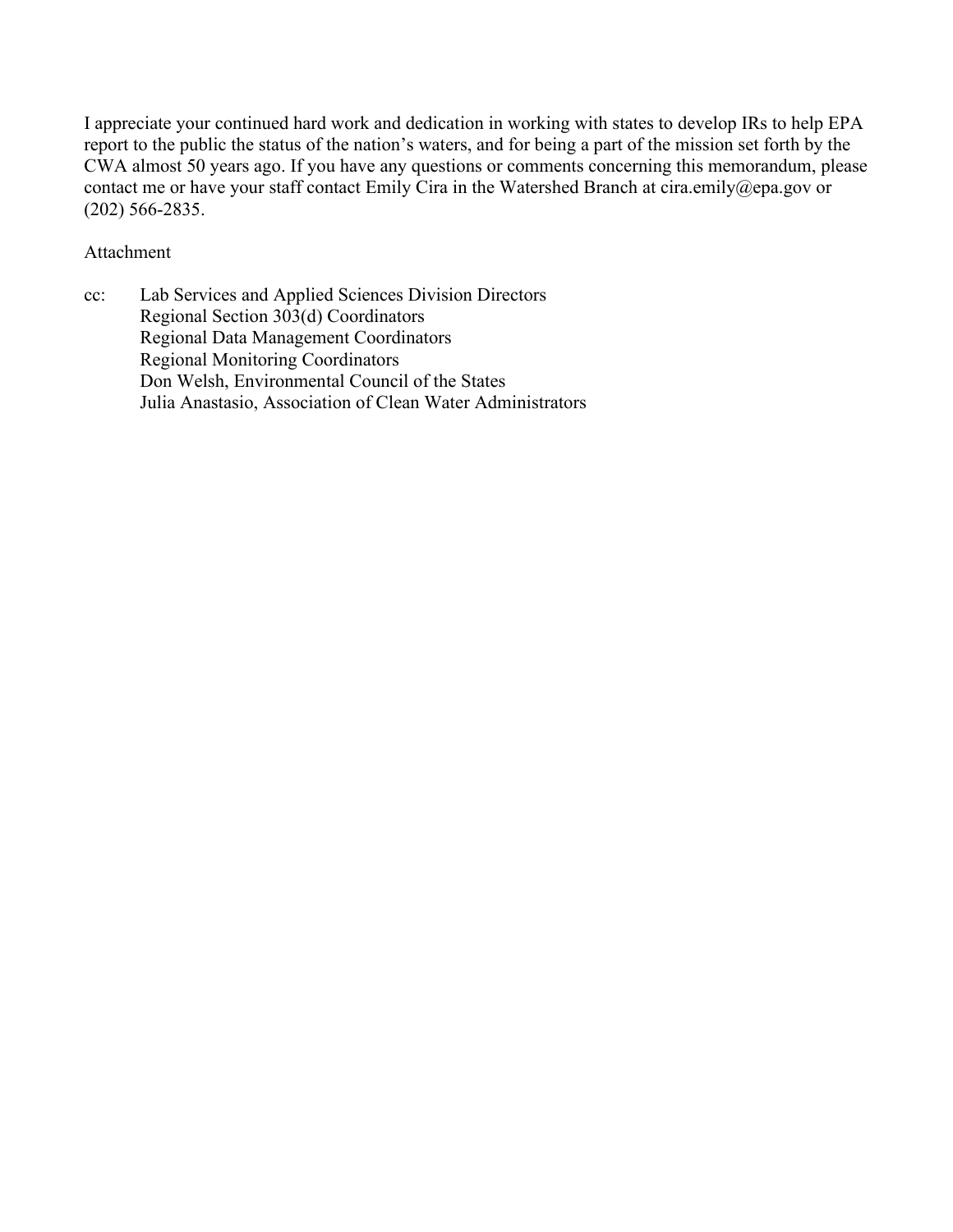### **INFORMATION CONCERNING 2022 CLEAN WATER ACT SECTIONS 303(d), 305(b), AND 314 INTEGRATED REPORTING AND LISTING DECISIONS**

#### **1. Compilation of practices to achieve on-time submittal of Integrated Reports and EPA review of Section 303(d) lists**

The U.S. Environmental Protection Agency (EPA) and states need to continue efforts to provide on-time state Integrated Report (IR) submittals (all 56 states and territories<sup>[1](#page-2-0)</sup> by April 1, 2022) and EPA action on state Clean Water Act (CWA) Section 303(d) lists (CWA 303(d) lists) within 30 days of their submission. See 40 CFR Sections 130.7(d) and 130.10(a)(1), and CWA Sections 303(d)(2) and 305(b)(1). While states and EPA have made some progress toward timely submittal and action over the years, there are still challenges and opportunities for improvement. Beginning in FY18, EPA started to systematically track timeliness of state submissions and EPA actions at a national level as part of Agency efforts to promote continuous improvement. EPA has implemented strategies, including some listed below, to reduce the backlog of EPA actions on CWA 303(d) lists (where EPA has not taken action within 30 days); this backlog has been reduced from 25 pending actions at the beginning of FY18 to zero in FY21 (one as of March 1, 2021). Since 2018, the number of overdue state submissions has been cut by half. Nonetheless, as of March 1, 2021, less than 60 percent of states had submitted their 2020 IRs and several states had yet to submit their IRs from earlier cycles.

Timely submittal of IRs and action on CWA 303(d) lists are critical to meet states' and EPA's responsibilities under the CWA and are central to demonstrating success in accomplishing state and EPA strategic goals for restoring and maintaining the quality of the nation's waters. Furthermore, timely submittal and action provide the public and other stakeholders the most up-to-date information on the water quality condition of waters in each state and ensure that EPA includes states' most current water quality information in its biennial national water quality report to Congress.

For the 2022 reporting cycle, below is a compilation of some of the practices that various states and EPA Regions have employed to help facilitate the submission of IRs and action on CWA 303(d) lists in a timely manner.<sup>[2](#page-2-1)</sup> While the integrated reporting process includes a number of common elements, a uniform approach to adoption of particular strategies and timelines for IR development and action on CWA 303(d) lists is not feasible given state-specific differences in water quality standards (WQS), assessment methodologies, review and comment schedules, and state processes and rules. EPA Regions should evaluate these and other practices, work with their states, and jointly pursue an approach that works best with state-specific circumstances. EPA has collaborated with several states, the Environmental Council of States, and the Association of Clean Water Administrators to develop a "State-Region Milestone Targets Template," and encourages EPA Regions to engage in a dialogue with each state, using the template to facilitate development of tailored plans for state submittal of timely 2022 CWA 303(d) lists and timely EPA action on those lists.

**Open communication between states and EPA**. Open communication between states and EPA Regions is the cornerstone of a cooperative relationship. By maintaining close communication and enhancing early engagement throughout the IR cycle, states and EPA can ensure that there are no

<span id="page-2-0"></span><sup>&</sup>lt;sup>1</sup> In the remainder of this document, *states* refer to states, territories, and authorized tribes unless otherwise noted.

<span id="page-2-1"></span><sup>&</sup>lt;sup>2</sup> Many of these practices are discussed in more detail in previous Integrated Reporting Memoranda, which may be found at [https://www.epa.gov/tmdl/integrated-reporting-guidance-under-cwa-sections-303d-305b-and-314.](https://www.epa.gov/tmdl/integrated-reporting-guidance-under-cwa-sections-303d-305b-and-314)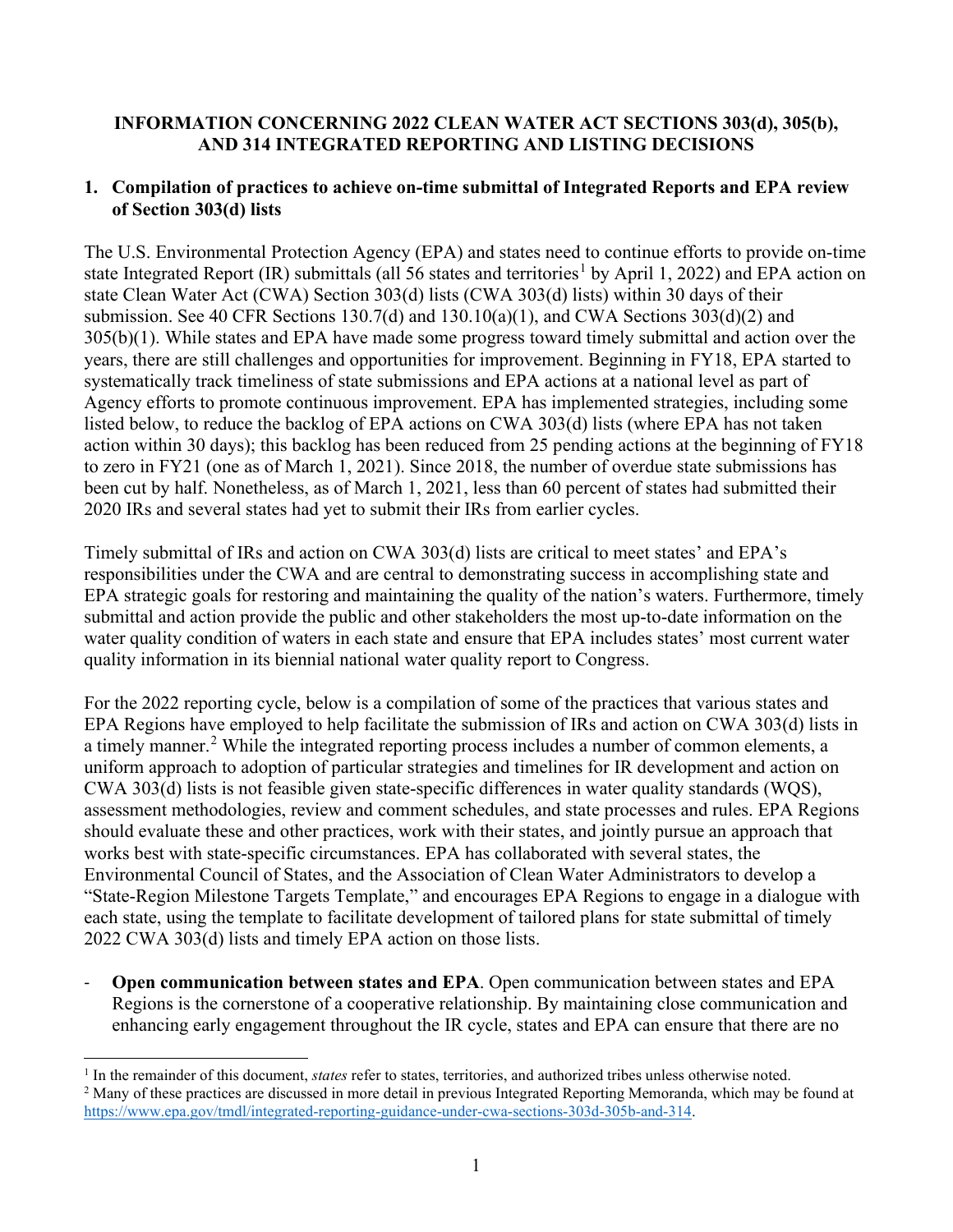surprises in submitted IRs and that states and EPA can work through complex issues before final IRs are submitted. Early upload of IR data through the Assessment, Total Maximum Daily Load Tracking and Implementation System (ATTAINS) (prior to final submittal and/or during public comment) is one tool states can use to facilitate this communication and to address any data discrepancies before the official submittal deadline. States and EPA Regions have the opportunity to document agreements in writing on selected topics, including through the use of the template identified above.

- **Clarity in state requests for data/information and public participation**. As part of the IR development process, states are required to assemble and evaluate all readily available water qualityrelated data and information, and to provide for public participation in the development of their IRs. By including expectations for data and information that may be submitted or referenced, a state may reduce the time needed to evaluate and use data and information and develop an appropriate response to public comments.
- **State use of a "cut-off" date**. Establishing a reasonable "cut-off" date (e.g., a deadline for submittal of the data and information or public comment opportunity) can be a useful approach for timely completion of an IR. For example, setting a "cut-off" date for data and information used in preparation of a draft CWA 303(d) list, after which additional data or information would be considered in preparing a subsequent draft CWA 303(d) list, can encourage third-parties to submit timely data and information and facilitate the timely completion of the state's remaining process. If electing to use a "cut-off" date, a state should clearly explain that data and information submitted after that date would be considered during the next listing cycle.
- Leveraging on-time IR submittals with formal agreements. Formal mechanisms between states and EPA Regions such as Memoranda of Agreements, annual workplans, Continuing Planning Process updates, Performance Partnership Agreements, and/or CWA Section 106 grant annual commitments can be used to formalize a coordinated approach and help emphasize the importance of timely IR submittals at all appropriate management levels within a state and EPA Region.
- **Combined state IR submissions**. States are required to maintain a biennial reporting cycle of submitting IRs by April 1 of even-numbered years. If a state is significantly behind in submitting an IR, one option to catch-up with a late submission while also meeting the reporting deadline for the current IR cycle is to combine the IR submissions (for example, submit a combined 2020/2022 IR by April 1, 2022). Articulation of this strategy is not intended to obviate the requirement to submit an IR every two years, nor is it intended to offer an opportunity to slow down preparation of CWA 303(d) lists moving forward. Rather, the strategy of combining IRs has been employed for states to catch-up on their past CWA 303(d) lists, submit their current cycle IR on-time, and maintain the biennial reporting cycle with an April 1 deadline moving forward. EPA recognizes that states have a variety of state-specific processes and circumstances to address when developing their IRs and are in varying stages of the IR development process – thus, EPA acknowledges that use of this strategy will be evaluated on a case-by-case basis. To facilitate use of this strategy, EPA has added the functionality to ATTAINS to support combined IR cycle submissions. A combined submission would reflect the most current assessment determinations (i.e., it would not include different assessment determinations for the cycles covered in the submission). States interested in submitting a combined IR to get back on track with the April 1 reporting deadline should work closely with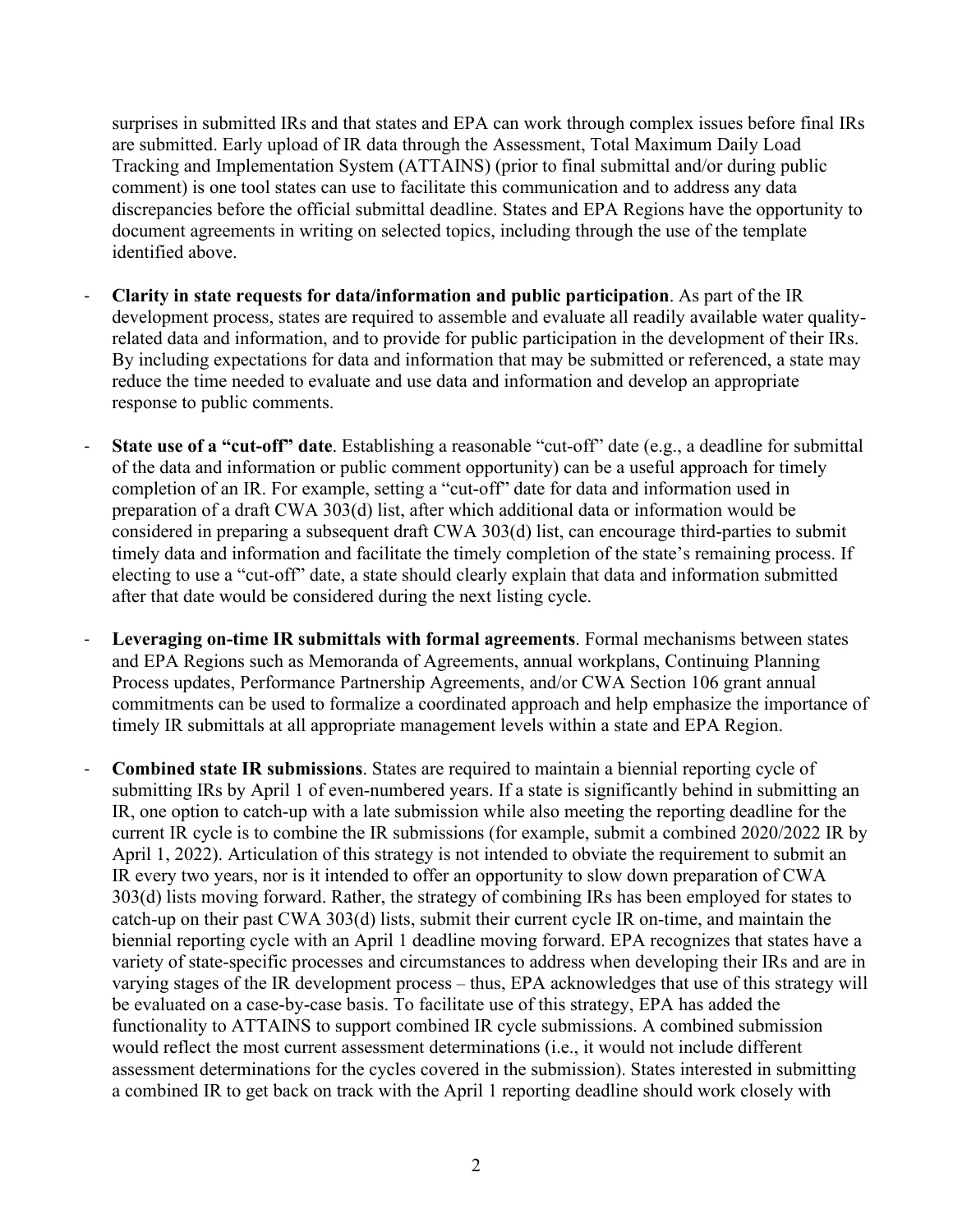their regional listing and data management contacts to evaluate feasibility of this option in particular circumstances.

- **Combined EPA actions**. EPA Regions may consider a combined action on CWA 303(d) lists. For example, EPA Regions may consider taking a combined action on a state's CWA 303(d) list from a previous cycle (i.e., a backlogged CWA 303(d) list EPA has not acted on yet) and the state's CWA 303(d) list from the current cycle. Also, EPA Regions would take a combined action on a state's CWA 303(d) lists where the state submits a combined (i.e., multi-cycle) IR.
- **Inclusion of key supporting information in state IR submissions**. Along with providing up front all required information in the IR submittal (such as a technical rationale for any decision not to use available data or information in a listing decision), providing recommended elements (such as summary rationales for each delisting) with the IR submission can facilitate EPA's timely action on the CWA 303(d) list. This practice may reduce or eliminate the time states may need to spend responding to EPA's requests for additional information (40 CFR 130.7(b)(6)(iv)), particularly if this information has not been previously discussed between a state and EPA Region. Generally, where states provide clear explanations for their impairment determinations, including clear responses to public comments, EPA is in a better position to act quickly on the CWA 303(d) list. States and EPA Regions should discuss these expectations prior to the submittal deadline.
- **Take a partial approval/further review pending action**. The "partial approval/further review pending" action is a tool EPA Regions may choose to use to expedite approval of states' CWA 303(d) lists where a single waterbody (or small number of waterbodies) remains the subject of discussion on its status. As described in EPA's earlier IR memoranda, "Regions may consider a partial approval…and defer action on a small set of waters if additional discussion between EPA and the state is expected to resolve the disposition of those waters."[3](#page-4-0) EPA introduced this tool to avoid circumstances under which states and EPA may enter into protracted discussions over the status of a few waters in the state and either the state would delay its submission, or EPA would delay its action pending resolution of the issue.
- **State use of EPA support**. In addition to the day-to-day interactions with states on IR issues, EPA provides other means of support to states covering a variety of topics related to the IR process. For example, EPA hosts workshops such as the National Training Workshop for CWA Section 303(d) Listing and Total Maximum Daily Load (TMDL) Staff, the National Water Quality Data Management Training Workshop, and the National Aquatic Resource Surveys national and regional training meetings. In addition, EPA Regions have annual or periodic meetings with their states to discuss monitoring, assessment, listing, and reporting issues. These venues provide valuable opportunities to share information among states, regional offices, and headquarters, but are also opportunities for states to support each other, by building connections and sharing information.
- **States and EPA exercise opportunities for process improvement**. Process improvement methods can be used to identify, analyze, and improve existing processes within and across an organization to meet defined goals and objectives. For example, Lean Management System principles are currently being implemented across EPA through the EPA Lean Management System (ELMS) as a means to

<span id="page-4-0"></span><sup>3</sup> *Information Concerning 2010 Clean Water Act Sections 303(d), 305(b), and 314 Integrated Reporting and Listing Decisions* at 6 (providing additional detail on the use of the deferral approach).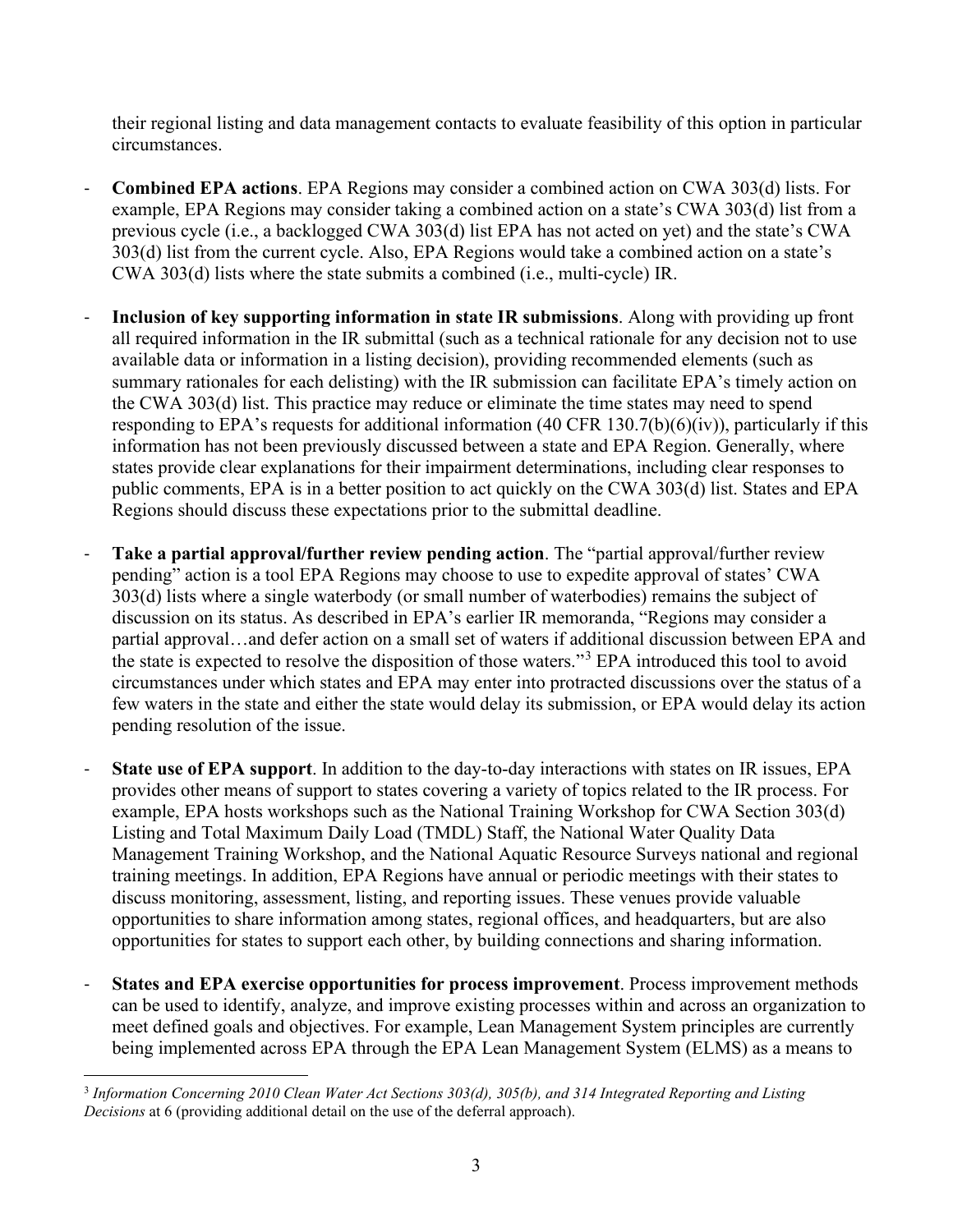promote continuous improvement. Lean events and ELMS tools and resources have been useful for both state and EPA offices in helping streamline the CWA Section 303(d)/Section 305(b) IR process by identifying and addressing procedural challenges and redundancies. EPA may be able to provide support for Lean events and ELMS resources. EPA will consider facilitating discussions/presentations on successful Lean processes for IRs, including lessons learned, at an upcoming national meeting with states. For more information contact an ELMS Champion in your EPA Region or see the EPA Lean Management System Fact Sheet.<sup>[4](#page-5-0)</sup>

### **2. ATTAINS Update**

Commencing with the 2018 cycle, EPA expects all IR submissions will be submitted electronically to EPA via ATTAINS, an online system for accessing information about the conditions in the nation's surface waters. ATTAINS holds 1) the submittal of the CWA 303(d) list and supporting information along with the associated EPA action, and 2) the CWA Section 305(b) assessed waters information.

EPA recognizes and appreciates the commitment states have placed on the transition to the new ATTAINS for reporting both assessment unit level decisions and statewide statistical survey results. As of March 2021, 54 out of 56 states and territories have provided electronic data through ATTAINS, and although some of these data have followed an earlier paper submission it is a good indicator of the efforts the states and EPA Regions have invested in transitioning to ATTAINS. Electronic IR submission has a number of advantages such as allowing EPA and states to process and transmit information in a more timely manner for stakeholders through How's My Waterway, contributing to the National Water Quality Inventory Report to Congress, and supporting analysis of actions to protect and restore waters and track progress toward that goal. In addition, electronic reporting helps ensure data is correct and consistent through time and increases capabilities in state programs due to the availability of data in an electronic, web-friendly format. EPA will continue to work with states to transition to ATTAINS, assist states in correcting any errors, and provide training to state staff on how to enter data into the system. Regional data management coordinators<sup>[5](#page-5-1)</sup> are available to provide training or other tailored assistance. Development of additional functionality and iterative improvements in ATTAINS is an ongoing process in coordination with states and EPA Regions through the ATTAINS Design Team.

An additional benefit of moving to electronic reporting is reducing the size of the narrative report. However, some states may choose to provide additional pertinent information in the narrative report. To further assist states and EPA Regions in the submittal and review process using ATTAINS, and to meet a request from states and EPA Regions, Table 1 shows how ATTAINS can support integrated reporting. The table also summarizes the relationship between data and information reporting elements in ATTAINS and under CWA Sections 303(d), 305(b) and 314. For additional information on these reporting elements, see *Guidance for 2006 Assessment, Listing, and Reporting Requirements Pursuant to Sections 303(d), 305(b), and 314 of the Clean Water Act*. [6](#page-5-2)

ATTAINS also serves as a national repository for approved TMDL documents and other accepted plans (e.g., "Alternative Restoration Approaches" and "Protection" plans). Complete submission of this information into ATTAINS will foster greater transparency of data across states, provide consistent

<span id="page-5-0"></span><sup>4</sup> <https://www.epa.gov/aboutepa/epa-lean-management-system-elms-fact-sheet>

<span id="page-5-1"></span><sup>5</sup> <https://www.epa.gov/waterdata/data-management-coordinators-dmc>

<span id="page-5-2"></span><sup>6</sup> <https://www.epa.gov/sites/production/files/2015-10/documents/2006irg-report.pdf>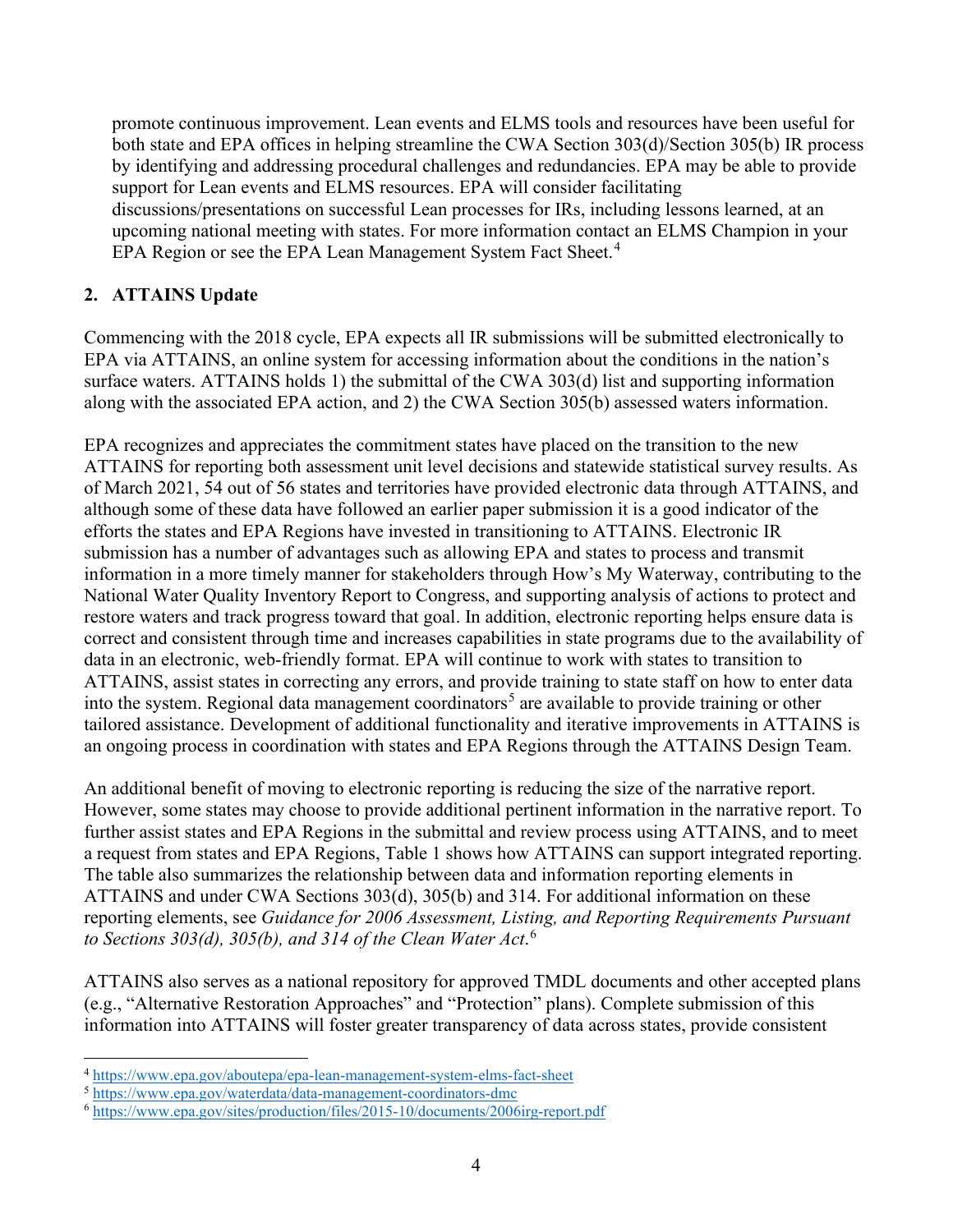information to the public, and ensure accurate performance measures calculations for EPA. Whether this information is entered by the state or EPA varies by region. States are advised to contact their regional data management coordinator or TMDL lead for additional information.

EPA also strongly encourages states to continue to develop and submit geospatial representations of any assessment units that are reflected in their IRs, have approved TMDLs, and/or have other accepted plans. Accurate submission of this information in combination with the assessment information in ATTAINS will foster greater availability and transparency of data across states and be used to complete measures calculations for state and EPA Strategic Plans and other core performance measures. Submission of geospatial data will ensure accurate representation of associated waterbodies through web services and applications like How's My Waterway.

### **3. 50th Anniversary of the Clean Water Act**

States and EPA will mark the 50<sup>th</sup> Anniversary of the CWA in 2022. This milestone anniversary is a great opportunity for state and EPA water programs to tell the story of progress made over the past 50 years to restore and protect the nation's waters and what challenges remain to be addressed. Timely information from the 2022 IR cycle, complemented by results from the EPA, state, and tribal National Aquatic Resource Surveys, will be important for informing the public on the current status of the nation's waters at local, state, and national levels.

The 50<sup>th</sup> Anniversary of the CWA also coincides with evaluating the accomplishments of states' and EPA's efforts to implement the Section 303(d) Program's Long-Term Vision.<sup>[7](#page-6-0)</sup> Timely IR submittals and EPA action on CWA 303(d) lists for the 2022 reporting cycle are necessary for meeting state's and EPA's responsibilities under the CWA and will help document Program achievements of the Long-term Vision. Furthermore, achieving on-time submittals will set the stage for the Program to maintain a consistent track record of timeliness into the next era of the Program and the CWA.

## **4. Early Planning and Engagement in Defining Vision Priorities**

Consistent with the CWA Section 303(d) Program Vision issued in December 2013, states identified long-term priorities through FY22. Setting long-term CWA Section 303(d) priorities provided states an opportunity to strategically focus their efforts and demonstrate progress over time in achieving environmental results. EPA encourages states to continue to communicate and actively engage with the public and other implementation partners on the process for identifying Vision priorities. The 2022 IR provides states with an opportunity to continue to communicate about their CWA Section 303(d) Vision priorities, including priorities post-FY22. $^8$  $^8$ 

EPA will continue to support states in identifying priorities that reflect a meaningful plan or roadmap on how best to meet their on-going CWA Section 303(d) Program requirements. EPA encourages states to consider various factors – ranging from public interest, equity, environmental considerations such as environmental justice and climate change, and resource implications, in addition to the statutory factors

<span id="page-6-0"></span><sup>7</sup> <https://www.epa.gov/tmdl/new-vision-implementing-cwa-section-303d-impaired-waters-program-responsibilities>

<span id="page-6-1"></span><sup>8</sup> We recognize state CWA 303(d) Programs have several important tasks for 2022 – including submitting their CWA 303(d) lists on time and putting in place long-term Vision TMDLs and other plans by the end of FY2022 – and thus may need to place less priority on a detailed treatment of future Vision priorities in 2022 IRs.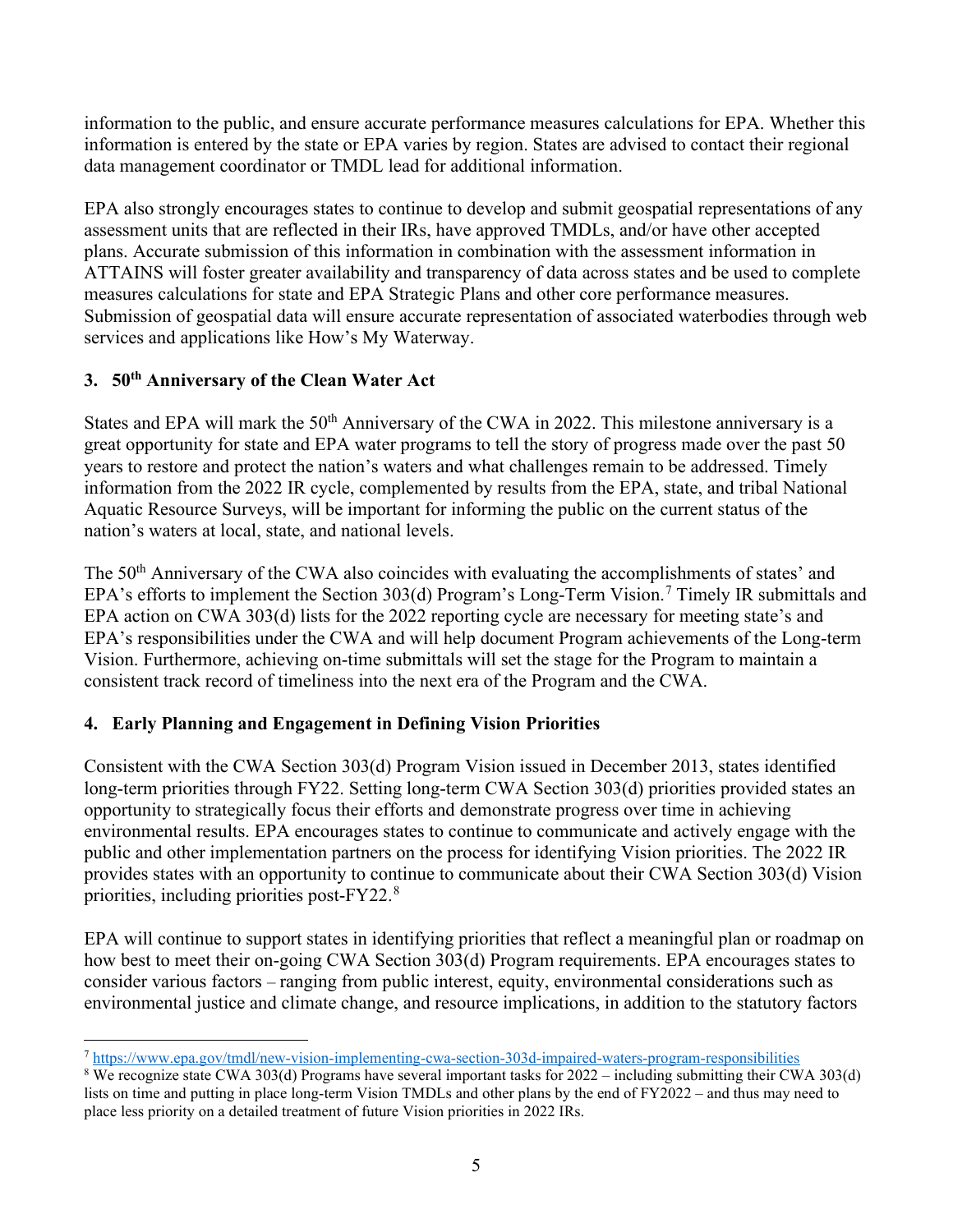of severity of the pollution and uses of impaired waters – to inform their Vision priorities. Multiple resources and tools are available for states to use to conduct their analyses. For example, EPA's Recovery Potential Screening (RPS)  $Tool<sup>9</sup>$  $Tool<sup>9</sup>$  $Tool<sup>9</sup>$  and Watershed Index Online (WSIO)<sup>[10](#page-7-1)</sup> are useful resources for comparing restorability of impaired waters across various watersheds. Additionally, the Environmental Law Institute's Overview of State CWA 303(d) Program Vision Prioritization Frameworks<sup>[11](#page-7-2)</sup> can provide additional information to help guide program planning and implementation post-FY22. For additional information on prioritization, including the distinction between the long-term priorities under the 2013 Vision and the required priority ranking of listed waters, see *Information Concerning 2016 Clean Water Act Sections 303(d), 305(b), and 314 Integrated Reporting and Listing Decisions*. [12](#page-7-3)

<span id="page-7-0"></span><sup>9</sup> <https://www.epa.gov/rps>

<span id="page-7-1"></span><sup>&</sup>lt;sup>10</sup> <https://www.epa.gov/wsio/watershed-index-online-wsio-national-watershed-data-library-and-tool>

<span id="page-7-2"></span><sup>11</sup> https://www.eli.org/freshwater-ocean/state-and-territorial-prioritization-frameworks

<span id="page-7-3"></span><sup>&</sup>lt;sup>12</sup> [https://www.epa.gov/sites/production/files/2015-10/documents/2016-ir-memo-and-cover-memo-8\\_13\\_2015.pdf](https://www.epa.gov/sites/production/files/2015-10/documents/2016-ir-memo-and-cover-memo-8_13_2015.pdf)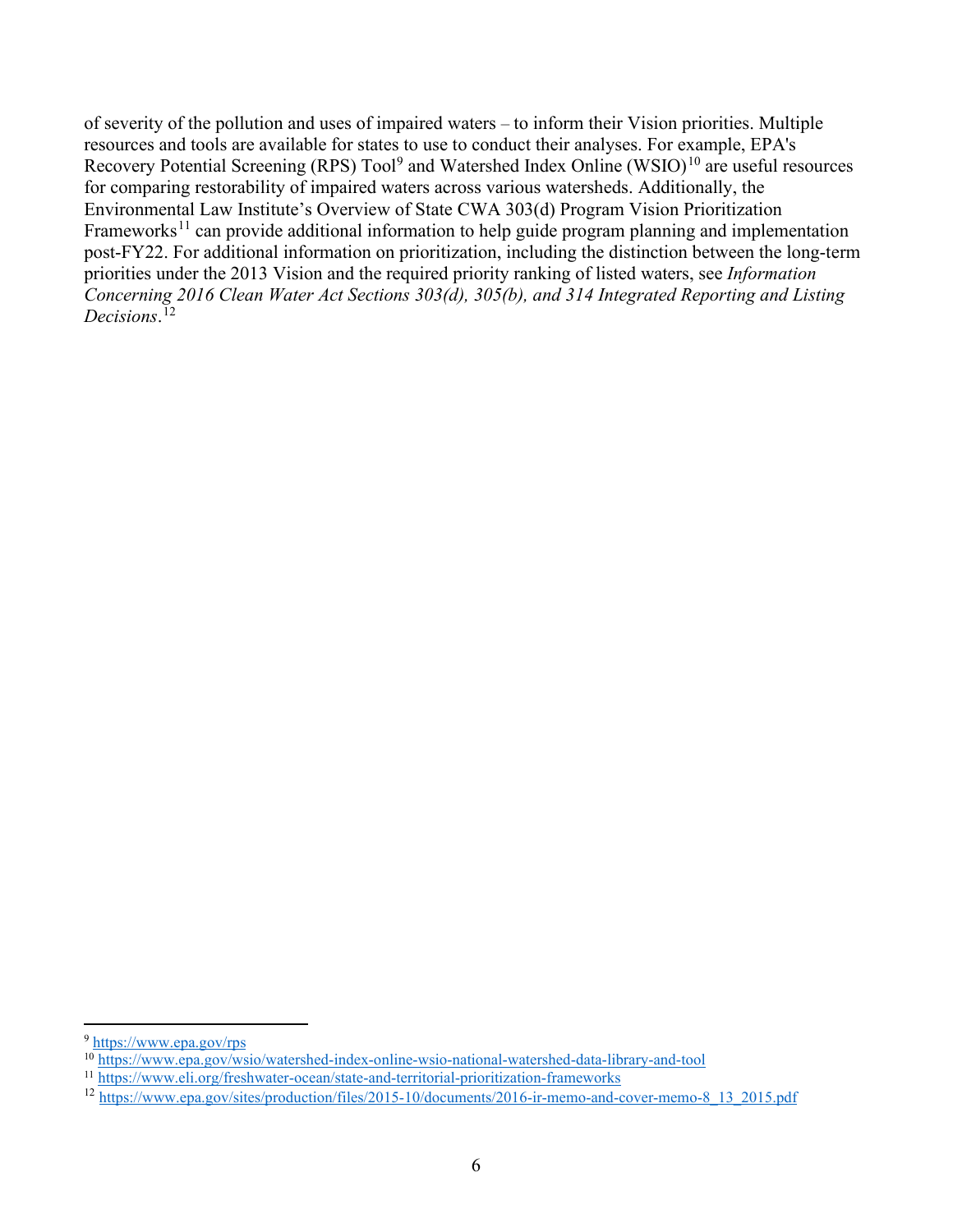# **TABLE 1. RELATIONSHIP OF ATTAINS TO INTEGRATED REPORT ELEMENTS**

| <b>Reporting Element</b>                                                 | Format                               |  |
|--------------------------------------------------------------------------|--------------------------------------|--|
| <b>Executive Summary</b>                                                 | Reports can be generated in          |  |
|                                                                          | ATTAINS; additional narrative can be |  |
|                                                                          | uploaded to ATTAINS                  |  |
| <b>Part A. Introduction</b>                                              | Narrative; upload to ATTAINS         |  |
| <b>Part B. Background Information</b>                                    |                                      |  |
| <b>B.1 Total Waters</b>                                                  | Summary tables can be generated in   |  |
|                                                                          | ATTAINS; additional narrative can be |  |
|                                                                          | uploaded to ATTAINS                  |  |
| <b>B.2 Water Pollution Control Program</b>                               |                                      |  |
| Description of CWA pollution control programs<br>$\bullet$               | Narrative; upload to ATTAINS         |  |
| An estimate of the extent to which CWA control programs<br>$\bullet$     | Summaries can be generated in        |  |
| have improved water quality or will improve water quality,               | ATTAINS; additional narrative        |  |
| and recommendations for future actions necessary and                     | discussion can be uploaded to        |  |
| identifications of waters needing action. (40 CFR                        | <b>ATTAINS</b>                       |  |
| 130.8(b)(2)                                                              |                                      |  |
| A description of the nature and extent of nonpoint source                | Narrative; upload to ATTAINS         |  |
| pollution and recommendations of programs needed to                      |                                      |  |
| control each category of nonpoint sources, including an                  |                                      |  |
| estimate of implementation costs $(40 \text{ CFR } 130.8(b)(4))$         |                                      |  |
| An estimate of the environmental, economic and social costs<br>$\bullet$ | Narrative; upload to ATTAINS         |  |
| and benefits needed to achieve the objectives of the CWA                 |                                      |  |
| and an estimate of the date of such achievement (40 CFR                  |                                      |  |
| 130.8(b)(3)                                                              |                                      |  |
| <b>B.3 Special State Concerns and Recommendations</b>                    | Narrative; upload to ATTAINS         |  |
| Part C. Surface Water Monitoring and Assessment                          |                                      |  |
| <b>C.1 Monitoring Program</b>                                            | Narrative; upload to ATTAINS         |  |
| <b>C.2 Assessment Methodology</b>                                        |                                      |  |
| Description of data and information used to make<br>$\bullet$            | Narrative; upload to ATTAINS         |  |
| attainment determinations (40 CFR $130.7(b)(6)(ii)$ )                    |                                      |  |
| Description of how data and information was used to make<br>$\bullet$    | Narrative; upload to ATTAINS         |  |
| attainment determinations (40 CFR 130.7(b)(6)(i))                        |                                      |  |
| A rationale for any decision to not use any existing and                 | Narrative; upload to ATTAINS         |  |
| readily available data and information (40 CFR                           |                                      |  |
| 130.7(b)(6)(iii)                                                         |                                      |  |
| Description of changes in assessment methodology since the               | Narrative; upload to ATTAINS         |  |
| last reporting cycle                                                     |                                      |  |
| <b>C.3 Assessment Results</b>                                            |                                      |  |
| Five-part categorization of waters                                       | Captured in ATTAINS                  |  |